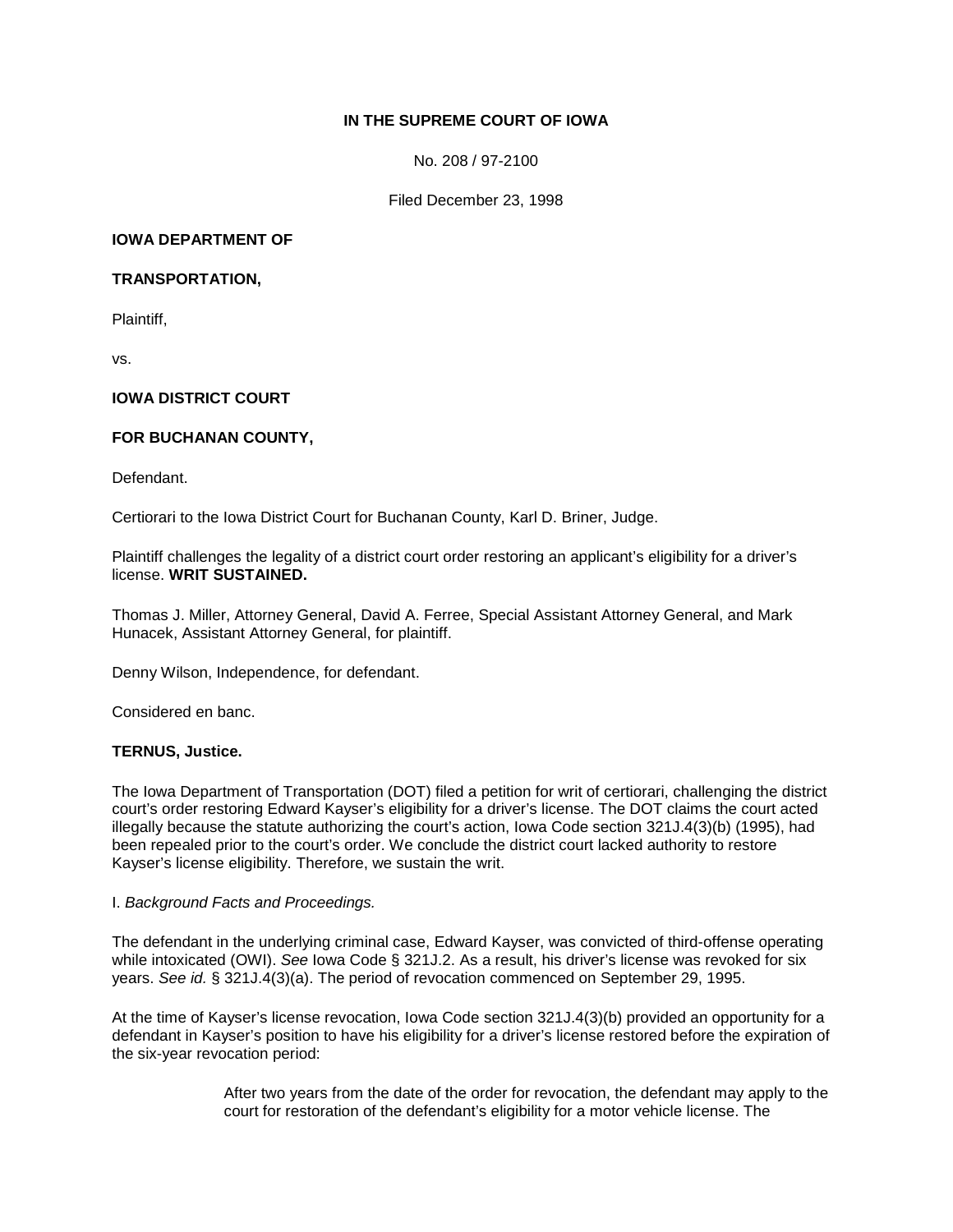application may be granted only if all of the following are shown by the defendant by a preponderance of the evidence: . . . .

*Id.* § 321J.4(3)(b). The statute listed four conditions for restoring eligibility: (1) completion of an evaluation for chemical dependency and a treatment program, if recommended; (2) the absence of any convictions under section 321J.2 and of any chemical test indicating an alcohol concentration of .10 or more; (3) abstinence from excessive consumption of alcohol and consumption of controlled substances; and (4) no current license suspension or revocation for any other reason. *See id.* § 321J.4(3)(b)(1)-(4). During the 1997 legislative session, section 321J.4(3)(b) was repealed, effective July 1, 1997. *See* 1997 Iowa Acts ch. 177, § 9; Iowa Code § 3.7(1).

On October 17, 1997, Kayser filed an application with the district court asking that his eligibility for a driver's license be restored. After hearing, the district court, relying on the authority of section 321J.4(3)(b), granted the application. The district court rejected the State's argument that the repeal of section 321J.4(3)(b) prevented the court from granting Kayser's application. The court ruled that Kayser's "entitlement to restoration of driving privileges was incurred or accrued under section 321J.4(3)(b) before the statute was repealed" and consequently, Kayser's "entitlement" was preserved by Iowa's general savings statute, Iowa Code section 4.13.

The DOT filed a petition for writ of certiorari, claiming the court acted illegally in ordering the restoration of Kayser's eligibility for a driver's license. We granted the DOT's petition and now consider whether the repeal of section 321J.4(3)(b) affected the district court's authority to grant Kayser's application.

#### II. *Scope of Review.*

Our review is for errors of law. *See Hewitt v. Iowa Dist. Ct.*, 538 N.W.2d 291, 292 (Iowa 1995). "We will sustain a writ of certiorari where the district court acted beyond its authority or jurisdiction." *Iowa Dep't of Transp. v. Iowa Dist. Ct. for Bremer County,* 534 N.W.2d 457, 459 (Iowa 1995).

#### III. *Applicability of Act Repealing Section 321J.4(3)(b).*

As previously noted, the district court relied on Iowa Code section 4.13(2) in concluding that the repeal of section 321J.4(3)(b) did not deprive it of authority to restore Kayser's eligibility for a driver's license. Section 4.13(2) provides that "[t]he . . . repeal of a statute does not affect . . . [a]ny . . . right [or] privilege . . . previously acquired, accrued, [or] accorded . . . thereunder . . . ." Thus, for purposes of this case, section 4.13(2) saves only (1) a right or privilege (2) that was acquired, accrued or accorded under the repealed statute before the effective date of the repeal. We think Kayser has failed to meet the second prerequisite.

A. *Right or privilege.* Our analysis necessarily starts with an identification of the right or privilege that is accorded by section 321J.4(3)(b). This statute provided an opportunity for a defendant to have his "eligibility for a motor vehicle license" restored. Iowa Code § 321J.4(3)(b). Thus, the object sought by Kayser under section 321J.4(3)(b) is his eligibility for a driver's license. We assume for purposes of our discussion that Kayser's license eligibility is a privilege within the meaning of section 4.13. *Cf. State v. Baudler,* 349 N.W.2d 493, 496 (Iowa 1984) (holding a driver's license is a privilege, not a right). Thus, we now consider the second requirement of section 4.13(2).

B. *Acquired, accrued or accorded.* Section 4.13(2) applies only to rights or privileges that had been "acquired, accrued, [or] accorded" before the statute was repealed. Iowa Code § 4.13(2). In interpreting this statute, we give the words used in section 4.13(2) their common, ordinary meaning. *See Gerst v. Marshall*, 549 N.W.2d 810, 814 (Iowa 1996).

The word "acquire" is defined as "to come into possession, control or power of." *Webster's Third New International Dictionary* 18 (unabr. ed. 1993). The word "accrue" is defined as "to come into existence as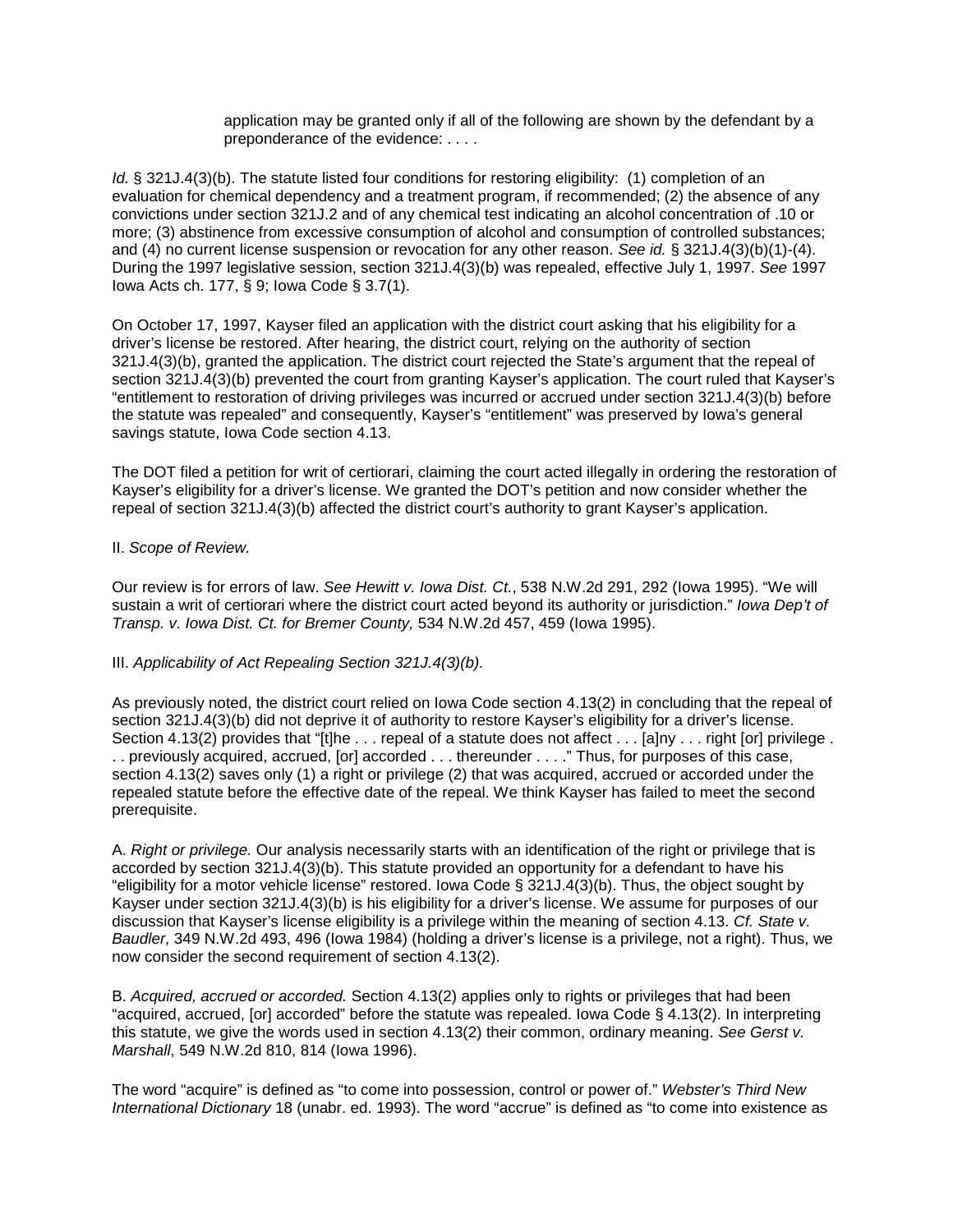an enforceable claim : vest as a right." *Id.* at 13. Finally, the word "accord" is defined as "to grant as suitable or proper : render as due . . . ALLOW." *Id.* at 12. Using the common meaning of these terms, we conclude that one relying on section 4.13(2) must demonstrate that the privilege he seeks to save is one that he possessed, or that had vested, or that had been granted prior to the date the statute providing such a privilege was repealed.

It is obvious that Kayser did not possess nor had he been granted eligibility for a driver's license as of July 1, 1997. In fact, that is the very privilege which he *now* seeks to acquire in this action. As of July 1, 1997, Kayser merely possessed an expectation that his eligibility would be restored *in the future* upon his *future* compliance with the conditions set forth in section 321J.4(3)(b). Therefore, the repeal of section 321J.4(3)(b) did not deprive him of a "previously acquired [or] accorded" privilege to have his eligibility for a driver's license restored.

Nor, as our prior cases demonstrate, had this privilege accrued prior to July 1, 1997. In *Eldridge City Utilities v. Iowa State Commerce Commission*, 303 N.W.2d 167 (Iowa 1981), we considered whether the right of a city-owned utility to purchase a utility serving annexed territory survived the repeal of the statute providing for such a purchase. In that case the statute stated that a non-franchised public utility serving the annexed territory "shall be purchased at the end of six years . . . by the [city's utility]." *Eldridge*, 303 N.W.2d at 169 (quoting Iowa Code § 490A.23 (1975)). While this statute was in effect the City of Eldridge annexed territory served by a non-franchised utility. *Id.* Within six years of the annexation, the legislature repealed the statute providing for the buy-out. *Id.* Thereafter, the city-owned utility attempted to purchase the utility serving the annexed territory. *Id.* We held the city utility had no buy-out rights under the repealed statute. *Id.* at 171.

In reaching this conclusion, we first noted the general rule that a repeal of a statute destroys the effectiveness of the statute and the repealed statute "is considered as if it had never existed." *Id.* at 169 (quoting C. Sands, *Sutherland Statutory Construction* § 23.33 (4th ed. 1972)); *accord* Norman J. Singer, *Sutherland Statutory Construction* § 23.33, at 424 (5th ed. 1992) ("Except as to proceedings past and closed, the statute is considered as if it had never existed."). We noted in *Eldridge* that this rule is moderated, however, by our savings statute, section 4.13. *Id.* We then considered whether the city utility had a right under the repealed statute that was saved by section 4.13(2). *Id.* at 170. We concluded the buy-out provisions of the repealed statute "amounted only to an expectation until the six-year period had expired." *Id.* at 171.

The same analysis applies here. Kayser's privilege to have his license eligibility restored amounted only to an expectation until the two-year period had expired *and* he had met the four conditions set forth in section 321J.4(3)(b).

Our holding is consistent with the historical distinction between a right/privilege and a mere expectation. In an early case, this court observed that a right "is something more than a mere expectation based upon an anticipated continuance of present laws." *Leach v. Commercial Sav. Bank*, 205 Iowa 1154, 1165, 213 N.W. 517, 521 (1927). We quoted from a United States Supreme Court case noting the distinction between a vested right, i.e., one that had accrued, and a right that is merely expectant or contingent:

> They are vested when the right to enjoyment, present or prospective, has become the property of some particular person or persons as a present interest. They are expectant when they depend upon the continued existence of the present condition of things until the happening of some future event. They are contingent when they are only to come into existence on an event or condition which may not happen or be performed. . . .

*Id.* at 1165, 213 N.W. at 522 (quoting *Pearsall v. Great N. Ry.*, 161 U.S. 646, 673, 16 S. Ct. 705, 713, 40 L. Ed. 838, 847 (1896)).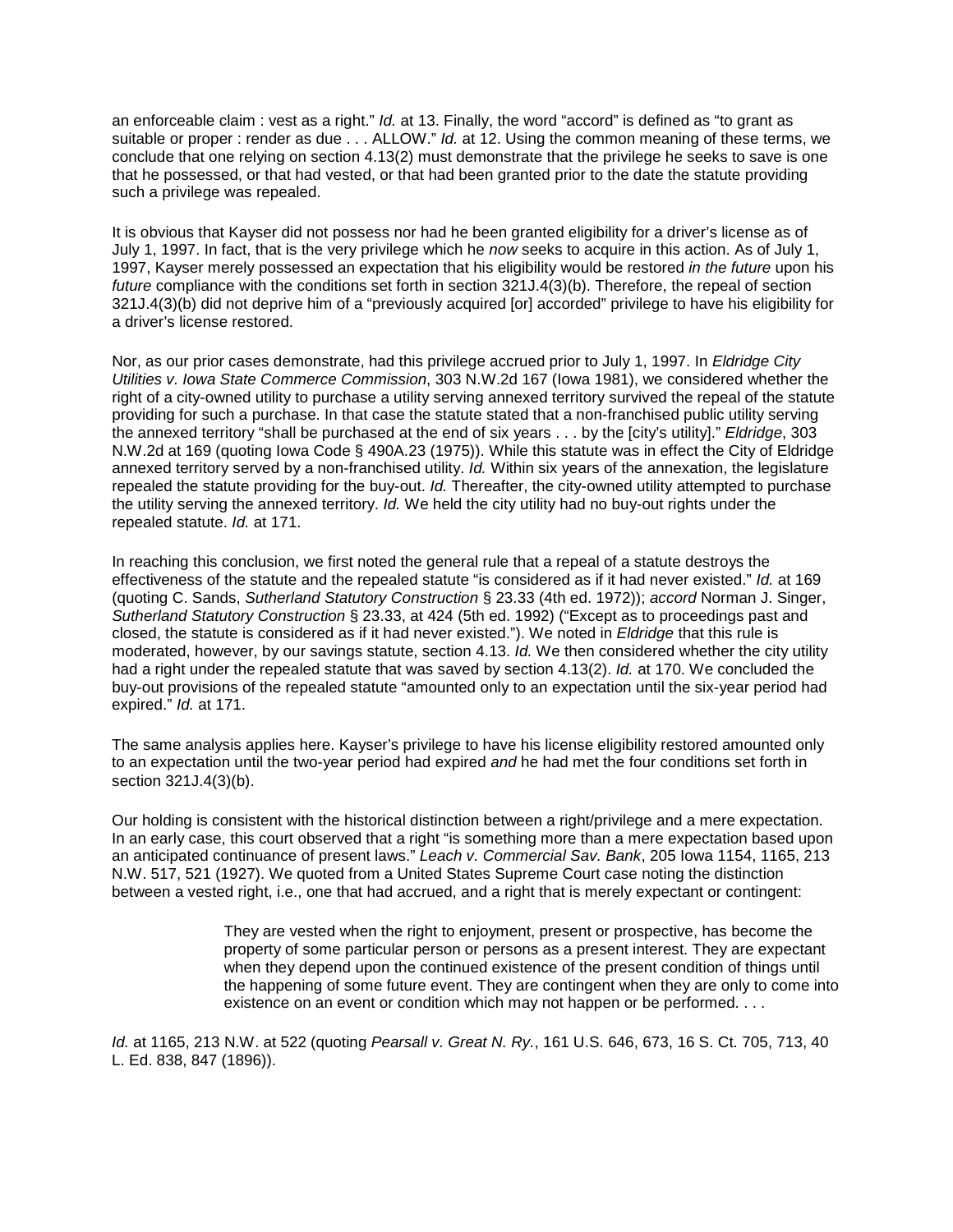In the present case, it is clear that Kayser's privilege to have his eligibility restored had not accrued when section 321J.4(3)(b) was repealed. The restoration of his eligibility was contingent not only on the expiration of two years from the revocation of his license, but also on his compliance with the conditions set forth in the statute as of the date of the hearing on his application. *See* Iowa Code § 321J.4(3)(b)(1)- (4) (requiring defendant to prove the prerequisites for license eligibility "by a preponderance of the evidence"). For example, Kayser could not meet the statutory conditions for restoration of his eligibility unless he abstained from the excessive consumption of alcohol and the consumption of controlled substances. *See id.* § 321J.4(3)(b)(3). If, between July 1, 1997, and the date of any hearing on Kayser's application, he used a controlled substance, he would not qualify to have his eligibility for a driver's license restored. Thus, as of July 1, 1997, the effective date of the repeal, it was unknown whether Kayser would meet this requirement because meeting this requirement depended on "an event or condition which may not happen." *See Pearsall*, 161 U.S. at 673, 16 S. Ct. at 713, 40 L. Ed. at 847. It is this fact that distinguishes this case from those in which we have found the existence of an accrued right.

In *Thorp v. Casey's General Stores, Inc.*, 446 N.W.2d 457 (Iowa 1989), and *In re Estate of Hoover*, 251 N.W.2d 529 (Iowa 1977), we held that the plaintiffs' causes of action had accrued prior to the repeal of the pertinent statutes. In so holding, we relied on the fact that everything that would establish the plaintiffs' rights to recover had occurred prior to the repeal of the statutes. *Thorp*, 446 N.W.2d at 460; *Hoover*, 251 N.W.2d at 531. All that remained to happen was for the plaintiffs to prove these elements in court. In contrast, in the present case, the "elements" of Kayser's "claim"–passage of two years from revocation and meeting the statutory prerequisites–had not yet transpired as of the date section 321J.4(3)(b) was repealed. Consequently, in contrast to the plaintiffs in *Thorp* and *Hoover*, any privilege Kayser had under the statute to have his license eligibility restored had not yet accrued and was merely contingent.

In summary, we hold that the repeal of section 321J.4(3)(b) did not affect any right or privilege that Kayser had "previously acquired, accrued, [or been] accorded" by that statute. *See* Iowa Code § 4.13(2). Therefore, section 4.13(2) does not apply and we must follow the general rule that the repeal of a statute destroys its effectiveness. Accordingly, Kayser cannot rely on section 321J.4(3)(b) to shorten the six-year revocation of his driver's license.

#### IV. *Disposition.*

The district court acted beyond its authority in restoring Kayser's eligibility for a driver's license. Therefore, we sustain the writ of certiorari.

#### **WRIT SUSTAINED.**

All justices concur except Snell, J., who concurs specially and Carter, J., who dissents.

208/97-2100, *Iowa Dep't of Transp. v. Iowa Dist. Ct.*

**SNELL, Justice** (concurring specially).

I concur in the result decided by the majority but respectfully disagree with the analysis by which it is reached. In *Iowa Department of Transportation v. Iowa District Court for Scott County,* \_\_\_ N.W.2d \_\_\_ (Iowa 1998), also filed this month, I set out my views in dissent concerning the effect of the legislature's repeal of Iowa Code section 321J.4(3)(b) (1995). Applying that analysis to the case at bar, I would sustain the writ of certiorari.

This case differs from the Scott County case in this way. In the Scott County case, the defendants qualified under the 1995 statute to have their cases heard by the district court, which would then determine if their driver's licenses should be restored. That is because the two-year waiting period required by section 321J.4(3)(b) had expired, making them eligible to apply for restoration of their driver's